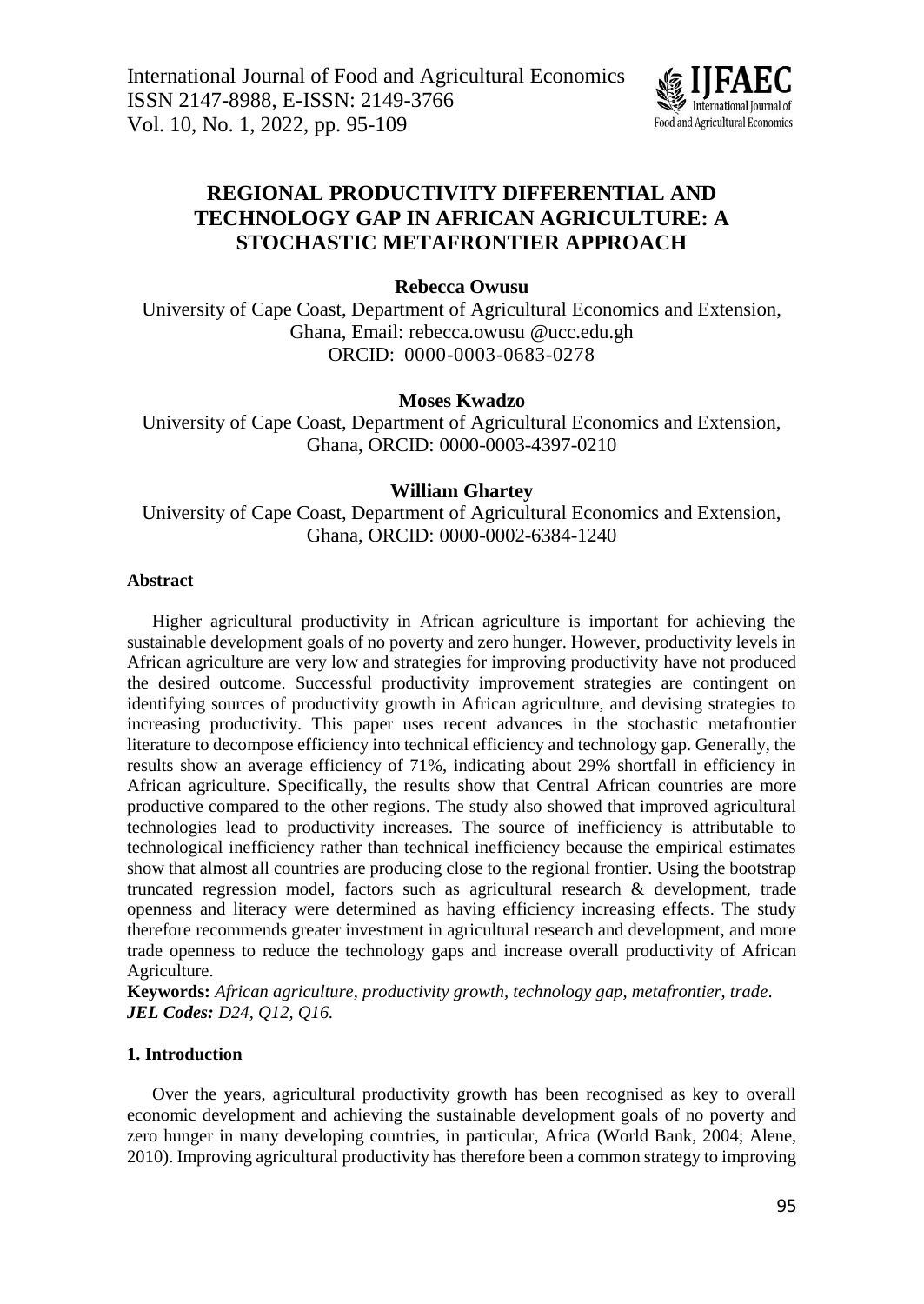the poverty status of rural households in Africa. Given rapid productivity gains in technological advances in the Green revolution in Asia, introduction of new technologies was seen as a panacea for agricultural productivity growth in Africa. However, the Green revolution failed to achieve the desired outcome in Africa, as was observed in Asia. Despite its poor outcomes, lots of investments are still being made in African agriculture to improve agricultural productivity. It is therefore important to examine productivity and its drivers to inform evidence-based policies in the second green revolution anticipated in Africa.

Productivity measurement has long been of interest to economists (Ali & Byerlee 1991; Bravo-Uretha & Pinheiro, 1993; Diewert & Lawrence 1999; Thiam et al. 2001). Over the years, economists have examined productivity using production functions with the assumption that all decision-making units (DMUs) use common underlying technology (Alem et al. 2019). However, in reality, the underlying production technology and production possibilities could differ (heterogeneity) because of locational differences and resource endowments (O'Donnell, Rao et al. 2008). Specifically, farms in different locations make choices from different sets of possible input and output combinations. Therefore, estimations based on the homogeneity assumption may result in biased efficiency estimates and consequently, wrong policy conclusions (Orea & Kumbhakar 2004). It is therefore important to account for heterogeneity in productivity measurement.

In the production economics literature, several methods have been proposed to address heterogeneity issues in the production function estimation. While some researchers make use of cluster algorithms to account for heterogeneity, others use latent class or metafrontier models (Alem al. 2019). The cluster algorithm and the latent class models are statistical methods. For instance, the latent class model assumes that a finite number of groups exist in the data and uses statistical algorithm to estimate the production frontier for the underlying groups. The metafrontier, is based on apriori assumption where physical characteristics are employed to segregate the data for separate model estimation. All the methods used to account for heterogeneity have their advantages and disadvantages. However, the metafrontier approach is the common method for examining heterogeneity in the production frontier literature.

The metafrontier defines a boundary of unrestricted technology set that envelops group frontiers and allows one to decompose efficiency into technical efficiency and technology gap ratio. Decomposing efficiency into technical efficiency and technology gap will help policy makers to adopt appropriate strategies to improve agricultural productivity. If the agricultural sector in the various African countries is efficient, then investment in more productive inputs and technology will be an appropriate strategy to improve agricultural productivity. On the other hand, if current input or technology can be used more productively, then the target would be on improving efficiency (Nkamleu, 2006).

The original metafrontier model proposed by Battese and Rao (2002) was based on the meta production function idea of Hayami (1969) and Hayami and Ruttan (1970). Battese et al. (2004) extended the metafrontier model into the stochastic framework. The metafrontier is a two-step estimation process. In the Battese et al. (2004) and O'Donnell et al. (2008) stochastic metafrontier model, the first step estimation is conducted using stochastic frontier methods and the second step uses linear programming (LP) methods. However, researchers have identified potential problems with the application of the LP method to construct the metafrontier. For instance, Huang et al. (2014) postulate that the LP approach leads to biases in the technology gap estimates. The authors therefore proposed a stochastic metafrontier model where the metafrontier itself is estimated as stochastic.

In this paper, a stochastic metafrontier approach is adopted to examine sources of productivity variations in African agriculture. The stochastic metafrontier approach adopted in this paper deviates from the data envelopment approach Nkamleu (2006) adopted in the study of African agriculture, and the bias-corrected data envelopment approach used in the Mugera and Ojede (2013)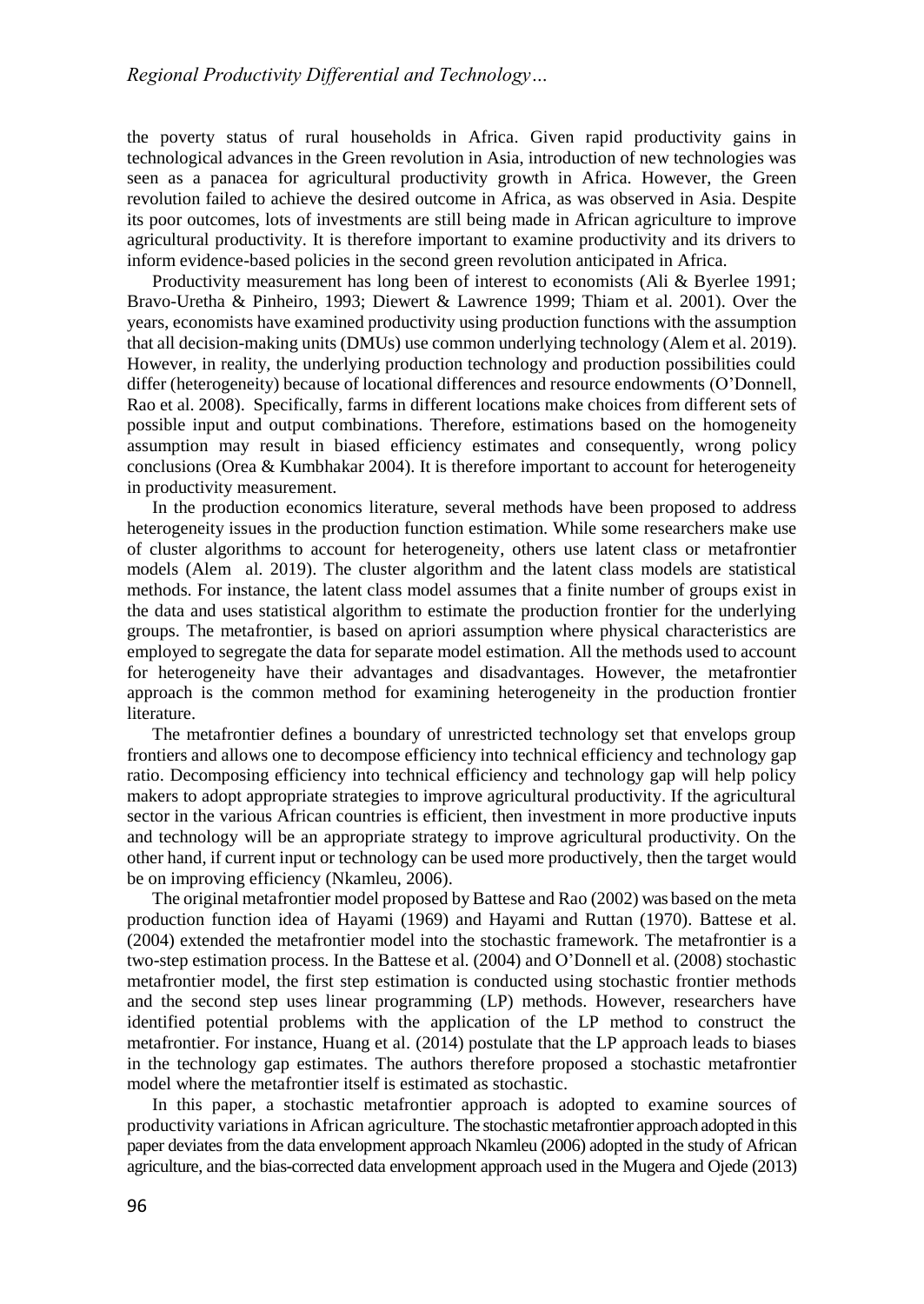study. The approach has the advantage of accounting for noise in both the estimation of the stochastic regional frontiers and the metafrontier.

The data for empirical application come from Food and Agriculture Organisation Statistics database. The data comprise production and input information of 19 African countries for the period 1971-2004. Empirical estimates reveal that many African countries are operating close to the regional frontiers, however, many of the countries are producing far below the industrial agricultural production technology. Overall, there is inefficiency in agricultural production in African agriculture. Further synthesis based on pre, during and post structural adjustment period in Africa show slight improvement in agricultural productivity during and post structural adjustment period.

The rest of the paper is organised as follows. Section 2 presents methods including empirical models and data used in the empirical application. Section 3 presents the results and discussion and finally the paper concludes in Section 4.

### **2. Methods**

This section describes empirical models used in estimating the productivity differentials in African agriculture. Specifically, the section highlights the stochastic frontier and metafrontier theoretical and empirical models. The data for empirical application are also discussed in this section.

#### **2.1 Stochastic Frontier Analysis**

The stochastic frontier model incorporates a composed error structure with a two-sided symmetric and a one-sided component (Aigner et al. 1977, Van den Broeck et al. 1994). The one-sided component reflects inefficiency whiles the two-sided one captures the random effects outside the control of the production unit as well as measurement errors and other statistical noise typical of empirical relationships. The stochastic frontier analysis (SFA) is usually specified as:

$$
y_{it} = f(x_{1it}, x_{2it}, ..., x_{nit}; \beta^k) e^{v_{it}^k - u_{it}^k}
$$
 (1)

where  $v_{it}$  is the stochastic random term, which is iid with  $(0, \sigma_v^2)$  and  $u_{it}$  is the technical inefficiency term, which may assume either half-normal, exponential, truncated-normal or gamma distribution (Stevenson, 1990; Aigner et al, 1997;1990; Meeusen & Broeck, 1977). This paper, however, adopts the exponential inefficiency distribution.

The SFA model is usually estimated using either maximum likelihood (MLE) or Bayesian inference methods. Although the MLE methods are commonly applied in the production economics literature (Alem et al. 2019), this paper applies the Bayesian inference approach because of the advantage in generating probability statements about unknown parameters and the ease with which statistical inference can be made. The Bayesian approach is based on Bayes theorem. The application of the Bayesian approach in the stochastic frontier framework was introduced by Van den Broeck et al. (1994). The authors used the posterior model densities and mix of several inefficiency distributions to resolve the uncertainty pertaining to the sampling approach.

## **2.2 Stochastic Metafrontier**

The metafrontier enveloping all group frontiers  $f_{i(k)}$  is assumed to have a similar functional form where the function is the same for all groups but a different set of parameters. Specifically, the relationship between metafrontier  $f_i$  and the group frontier is formulated as

$$
f_{i(k)}(x_{i(k)}, \beta_{(k)}) = f_i(x_{i(k)}, \beta^*) \quad e^{-U_i^M} \tag{2}
$$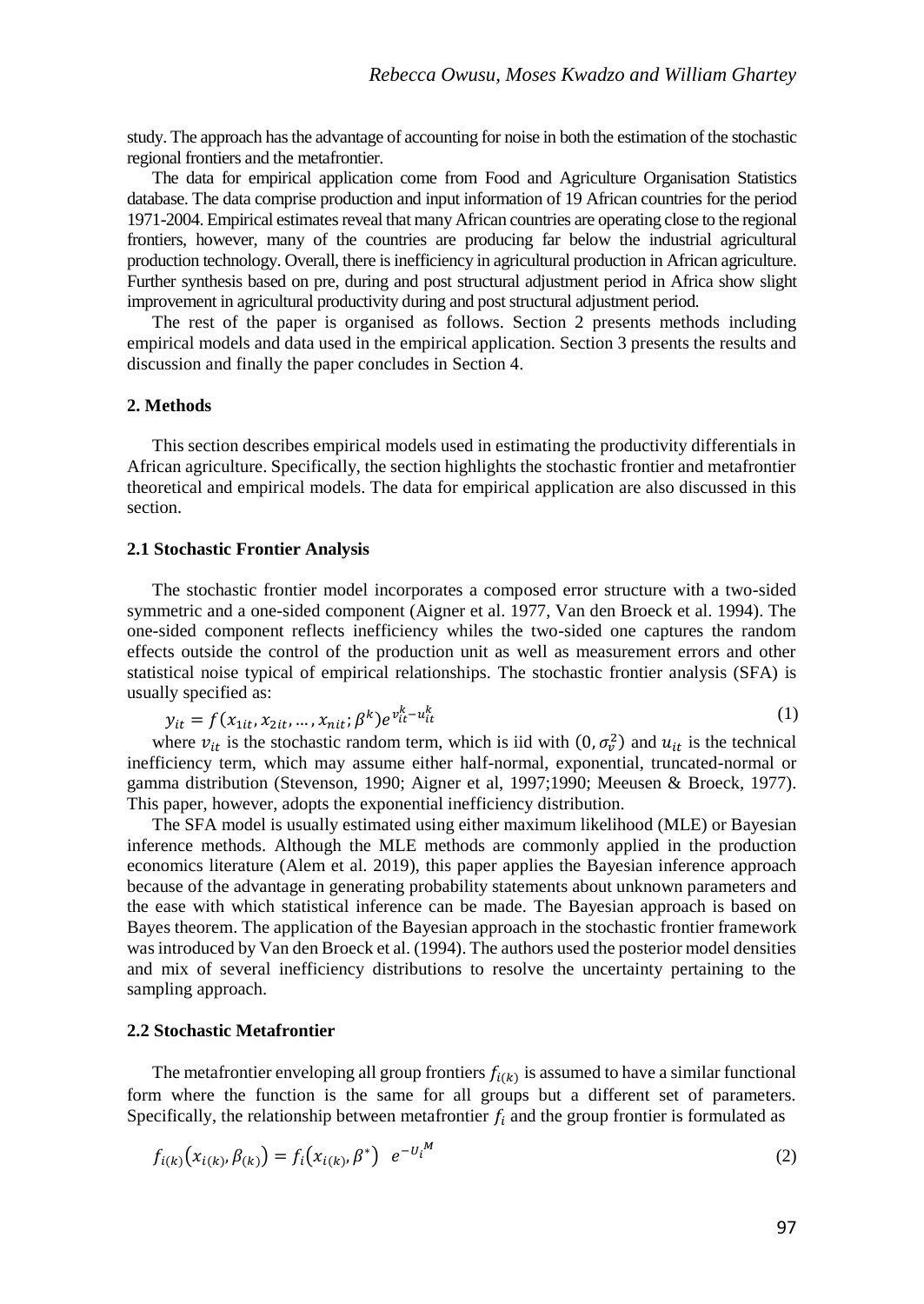where  $U_i^M \geq 0$ , implying that  $f_i(.) \geq f_{i(k)}(.)$ .

The metafrontier in (2) was originally implemented using O'Donnell et al. (2008) linear programming (LP) approach. However, Huang et al. (2014) observed challenges associated with estimating the metafrontier as an LP function. Specifically, the authors raised issues with statistical interpretation of the metafrontier parameter estimates and also the problem that the LP approach does not account for noise in the metafrontier. On the basis of these challenges associated the original metafrontier approach, Huang et al. (2014) proposed the use of stochastic production function approach in the second step estimation to overcome the set challenges. Estimating the metafrontier as stochastic frontier requires a reformulation of (2) as

$$
ln f_{i(k)}(x_{i(k)}, \beta_{(k)}) = ln f_i(x_{i(k)}, \beta^*) - U_i^M
$$
\n(3)

The group frontier is unobservable but its values can be estimated from the first step since the fitted values differ from the true frontier. Hence, (3) can be re-specified as

$$
ln f_{i(k)}(x_i, \beta_{(k)}) = ln f_i(x_i, \beta^*) - U_i^M + V_i^M
$$
\n(4)

where 
$$
V_i^M
$$
 is the statistical noise denoting deviation between predicted and the true frontier,  
 $ln \hat{f}_{i(k)}(x_i, \beta_{(k)}) = ln \hat{f}_i(x_i, \beta^*) + V_i^M$  (5)

Equation (5) therefore holds resemblance with typical stochastic frontier model and therefore can be estimated as stochastic. This model, which is described as a stochastic metafrontier regression model is usually implemented using maximum likelihood methods.

The efficiency of this actual output against the metafrontier output can be disaggregated into two elements. The first element is the meta-technology ratio (MTR), which is the ratio between the regional production function and the metafrontier. The model of the first element is specified as:

$$
MTR_i^k = \frac{f_{i(k)}(x_i, \beta_{(k)})}{f_i(x_i, \beta^*)} = e^{-U_i^M} \le 1;
$$
\n(6)

And the estimated MTR is computed as follows

$$
M\widehat{T}R_i^k = \widehat{E}\left(e^{-U_i^M}|\widehat{\varepsilon}_i^M\right) \le 1\tag{7}
$$

where 
$$
\hat{\varepsilon}_i^M = ln \hat{f}^k(x_i, \beta_{(k)}) - ln \hat{f}^M(x_i, \beta^*)
$$

The second element is the technical efficiency (TE) as already specified in (2) and the metatechnical efficiency  $(MTE_i^*)$ , which measures overall technical efficiency of the *i-th* observation relative to the metafrontier. In other words, the MTE compares observed output relative to metafrontier output, adjusted for corresponding random error as specified in (7):

$$
MTE_i^* = \frac{Y_{i(k)}}{f_i(x_i, \beta_{(k)})e^{V_i}} = TE_i^k \times MTR_i^k
$$
\n
$$
(8)
$$

#### **2.3 Model Estimation**

Although Cob Douglas functional form is the common production function often applied in empirical literature, the translog functional form is assumed for both the regional and metafrontiers because of its flexibility. The Translog functional form may be specified as:

$$
\ln y_i = \beta_o + \sum_{j=1}^m \beta_{ij} \ln X_{ij} + \frac{1}{2} \sum_{j=1}^m \sum_{k=1}^n \beta_{jk} \ln X_{ij} \ln X_{ik} + v_{i(k)} - u_{i(k)}
$$
\n(9)

where:  $\beta$  is a vector of parameters to be estimated; y is output and x is a vector of inputs;  $v_{i(k)}$  is the symmetric noise or error term which might be distributed as half-normal or exponential; and  $u_{i(k)}$  is a non-negative inefficiency term.

### **2.3.1 Regional Frontier Estimation**

The regional frontiers were estimated using Bayesian inference approach. The Bayesian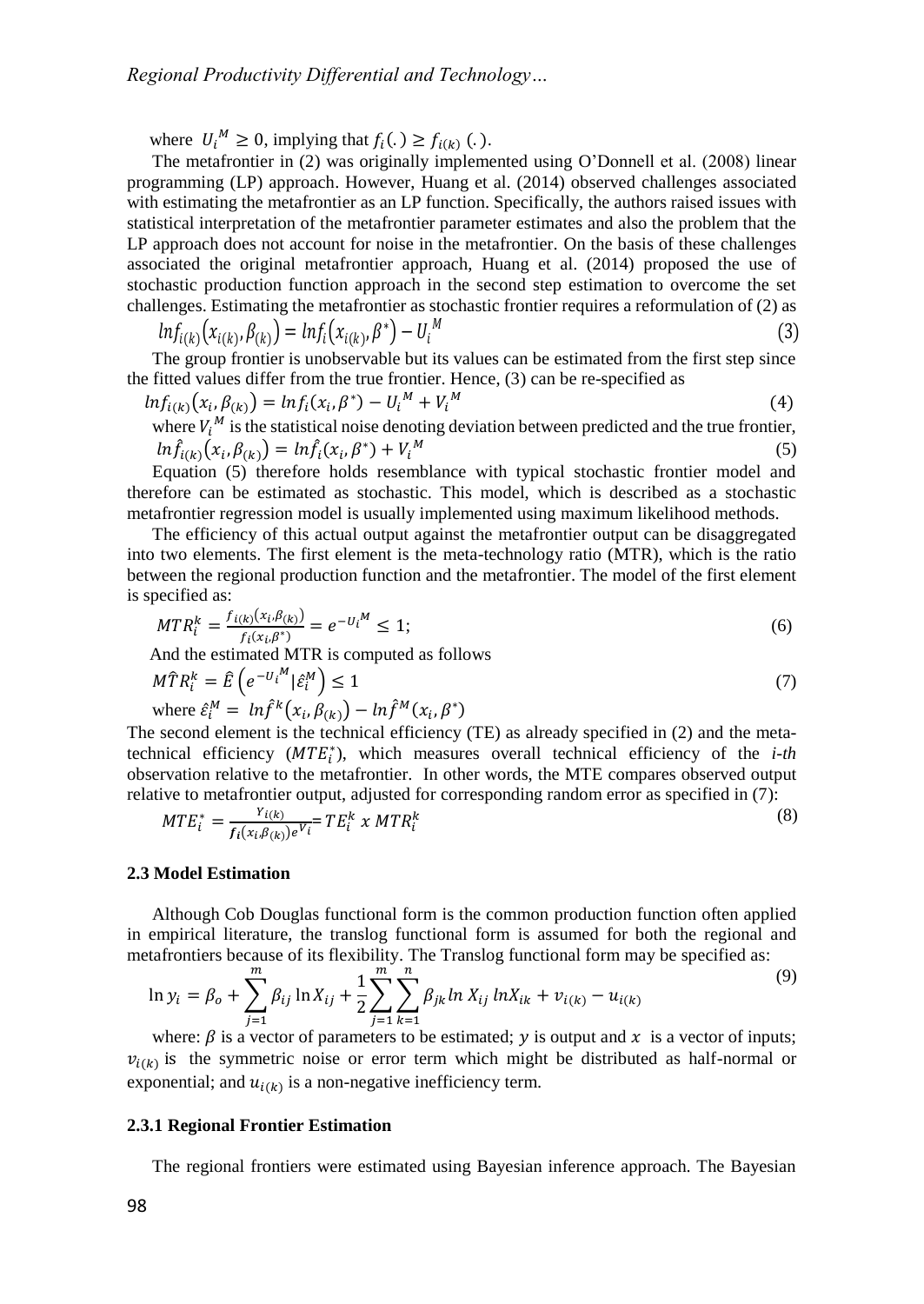inference approach is based on Bayes theorem, which specifies the posterior probability density function (PDF) as proportional to the product of the likelihood function  $(L(v|\beta, \sigma))$ and the prior density function  $(p(\beta, \sigma))$ . Mathematically, the theorem is specified as  $p(\beta, \sigma|y) \propto L(y|\beta, \sigma) p(\beta, \sigma)$ , where; y is the observed data and  $p(\beta, \sigma|y)$  is the PDF. Similar to the maximum likelihood estimation, the unknown parameters of interest in the model are vector of coefficients ( $\beta'$ s) and standard deviations ( $\sigma$ ) for the noise and inefficiency terms.

The Bayesian approach involves evaluating complex integrals that are analytically intractable (Coelli et al. 2005) and therefore requires simulation techniques to solve. Coelli et al. (2005) noted that the simulation techniques could either be simple Monte Carlo methods that produce independent sample observations or more sophisticated methods that result in chains of correlated observations that have properties of Markov processes (known as Markov Chain Monte Carlo (MCMC) algorithm). There are different algorithms of the MCMC methods including Gibbs sampling and Metropolis-Hastings.

In this paper, following Osiewalski and Steel (1998), the Gibbs sampling algorithm is employed in the model estimation. The MCMC with Gibbs sampling is a technique for obtaining a sample from a full joint distribution of a vector  $\theta$  by taking random draws from conditional distributions (Osiewalski and Steel 1998; [Griffin and Steel 2007\)](#page-14-0). Specifically, we can partition  $\theta$  into  $(\theta'_i, ..., \theta'_p)$  such that sampling from each of the conditional distributions  $f(\theta'_i \mid \theta'_1, \dots, \theta'_{i-1}, \theta'_{i+1}, \dots, \theta'_p)$  is straightforward. The Gibbs sampler is then composed of drawing from these distributions in a cyclical manner. More details on the Gibb sampling and other sampling procedures can be obtained from Koop and Steel (2001).

The Bayesian regional frontier estimation uses 2 chains running for 100000 steps with the first 50000 used as burn in, thinning every  $15<sup>th</sup>$  draw. The priors adopted are similar to those suggested by Griffin and Steel (2007) for the exponentially distributed error structure. For the

exponential error structure,  $V_{i(k)} = p(v|h) = 2\pi^{-1/2h^2} \exp\left(-\frac{h}{2}\Sigma_{i=1}^l v_i^2\right)$ , where  $h = \frac{1}{\pi^2}$  $\frac{1}{\sigma_v^2}$ , the prior distribution of the precision parameter,  $h$ , is assumed to be gamma with shape and scale set to uninformative priors as specified in Griffin and Steel (2007). The  $\beta$  parameters were assumed to come from a normal multivariate distribution. The estimation of the Bayesian stochastic frontier model requires an assumption of a median prior efficiency value (r-star). Following Van den Broeck et al. (1994), an r-star value of 0.9 was used in the final model estimation. The models were estimated in the R programming software using "appear" package (Hailu 2013).

#### **2.3.2 Metafrontier Estimation**

Based on Huang et al. (2014) formulation, the metafrontier was constructed using predicted output from the regional frontiers. The estimations were implemented in the Bayesian framework in R using 100000 steps with the first 50000 steps used as burn in. The priors adopted here are similar with those used in estimating the regional frontiers. The model was estimated in R programming software using the "appear" package.

#### **2.4 Description of Data Sources**

Panel data on agricultural production for 19 African countries for the period 1971-2004 were accessed from the Food and Agriculture Organization statistics (FAOSTAT). FAOSTAT data is compiled by the Statistics Division of the Food and agriculture Organization. FAOSTAT data has widely been employed in empirical literature (O'Donnell et al. 2008; Mugera & Ojade 2013) and therefore becomes a reliable data source for the problem of study.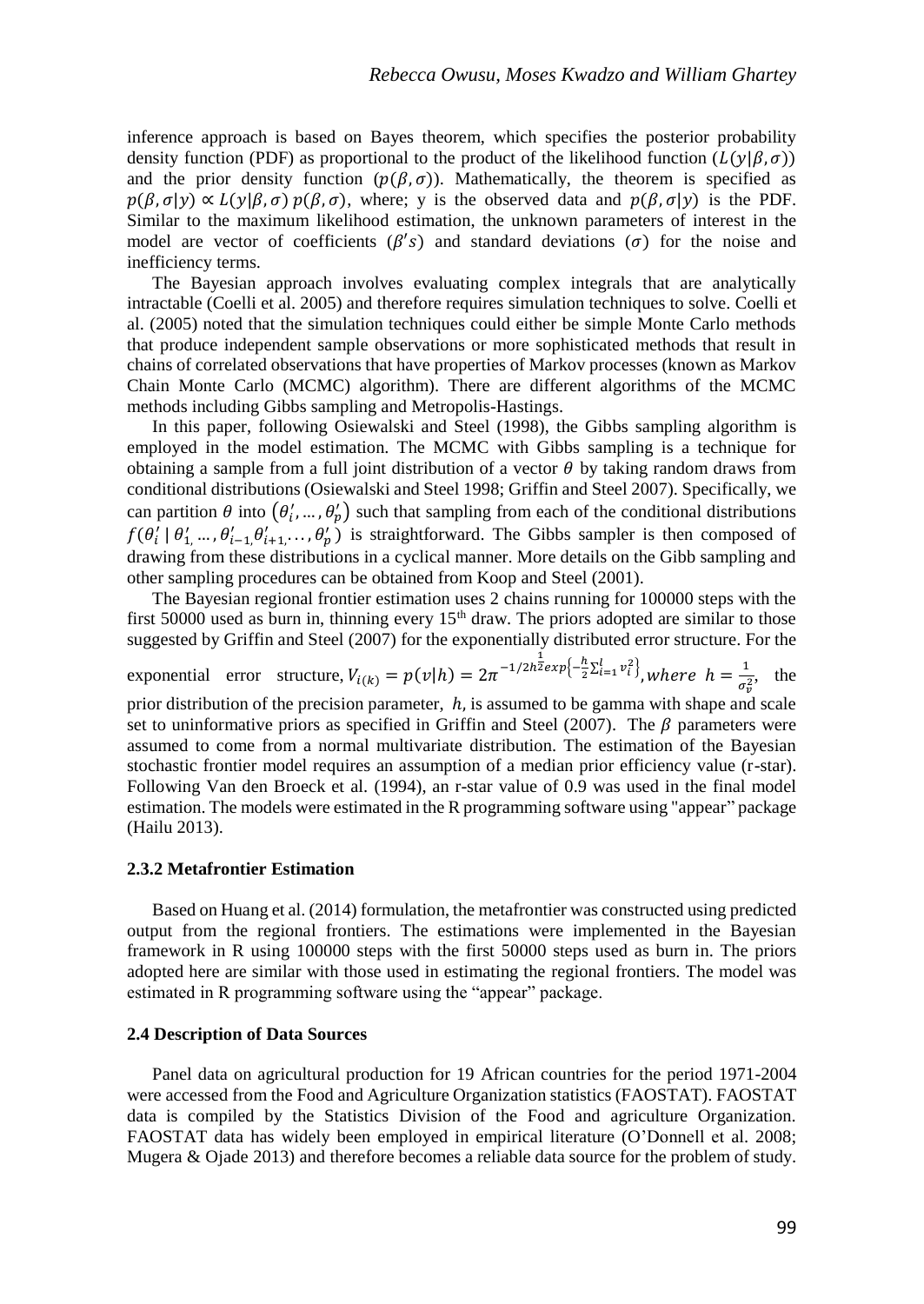The site for the FAOSTAT data can be assessed using the URL: [www.fao.org/faostat.](http://www.fao.org/faostat)

Following Alene (2010) and Nkamleu (2006), one output and five inputs are considered in the estimation of the models. Agricultural output is measured as the volume of agricultural production in millions of 1999-2001 international dollars. Geary-Khamis method was used to compute the aggregated output for the base year. The aggregated base year figures were then extended to cover the study period from 1971 to 2004. Agricultural land (X1) is measured as the sum of arable land and land under permanent crops and permanent pastures in thousand hectares. The labour input (X2) is defined as the active working population in agriculture for each year in a country. Economically active population in agriculture is defined as all persons engaged or seeking employment in agriculture, forestry, hunting or fishing sector, whether as employers, own-account workers, salaried employees, or unpaid workers (Nkamleu et al. 2006). The machinery input (X3) includes total number of wheeled and crawler tractors used in agriculture excluding garden tractors. The fertilizer  $(X3)$  input is also measured as the sum of nitrogen, potassium (P2O2) and phosphate (K2O) in tons. Livestock input  $(X5)$  is the number of five animals (buffaloes, cattle, pigs, sheep and goats) measured in sheep equivalent. Detailed description of the data can be found in previous studies on agricultural productivity in Africa (Nkamleu 2004; Alene, 2010).

The countries are classified into five regions: Western, Eastern, Southern, Northern and Central based on the standard geographical classification (Benin 2016). The Western region consist of eight countries, including: Benin, Burkina Faso, and Cote devoir, Ghana, Mali, Niger, Nigeria and Senegal. The Eastern region countries comprise Kenya, Ethiopia, Madagascar and Zambia. The Southern region consists of South Africa, Malawi and Botswana. Central region comprises Cameroun, Burundi and Chad and finally, the Northern region comprises Egypt, Mauritania and Morocco.

### **3. Results and Discussion**

This study considered five standard geographical classification of regions in Africa: Western, Eastern, Southern, Northern and Central. The results for the selected regional frontier estimation are presented in Tables 1 and 2. Also, the metafrontier parameter estimates and the performance indicators (technical efficiency, meta-technology ratio and meta-technical efficiency) are presented in Tables 2-5. Following are detailed discussions of the model estimation results.

#### **3.1 Regional Frontier and Metafrontier Estimates**

Using the two-step stochastic metafrontier estimation technique, the technical efficiency of five African regions (Western, Eastern, Southern, Northern and Central) are estimated and compared. The first- step, which comprises the estimation of the regional frontiers results in the regional frontier parameter estimates and the regional technical efficiencies. The results of the parameter estimates are presented in Table 1 and Table 2. Results for Western region (Region 1) are located in columns 2-5, while results for Eastern region (Region 2) are in columns 6-9, results for Southern region (Region 3) are presented in columns 10-13, Northern region (Region 4) in columns 2-5 in Table 2 and columns 6-9 for Central region (Region 5) in Table 2.

Posterior density estimates at the sample mean from the Bayesian stochastic frontier model are similar but vary depending on the region. From the results, we observe that output is most responsive to fertilizer input use than to non-fertilizer input use in Region 1. For Regions 2 and 4, output is most responsive to labour input use in agricultural production (see Table 1 and Table 2) and Region 3 is more responsive to land input use while Region 5 is more responsive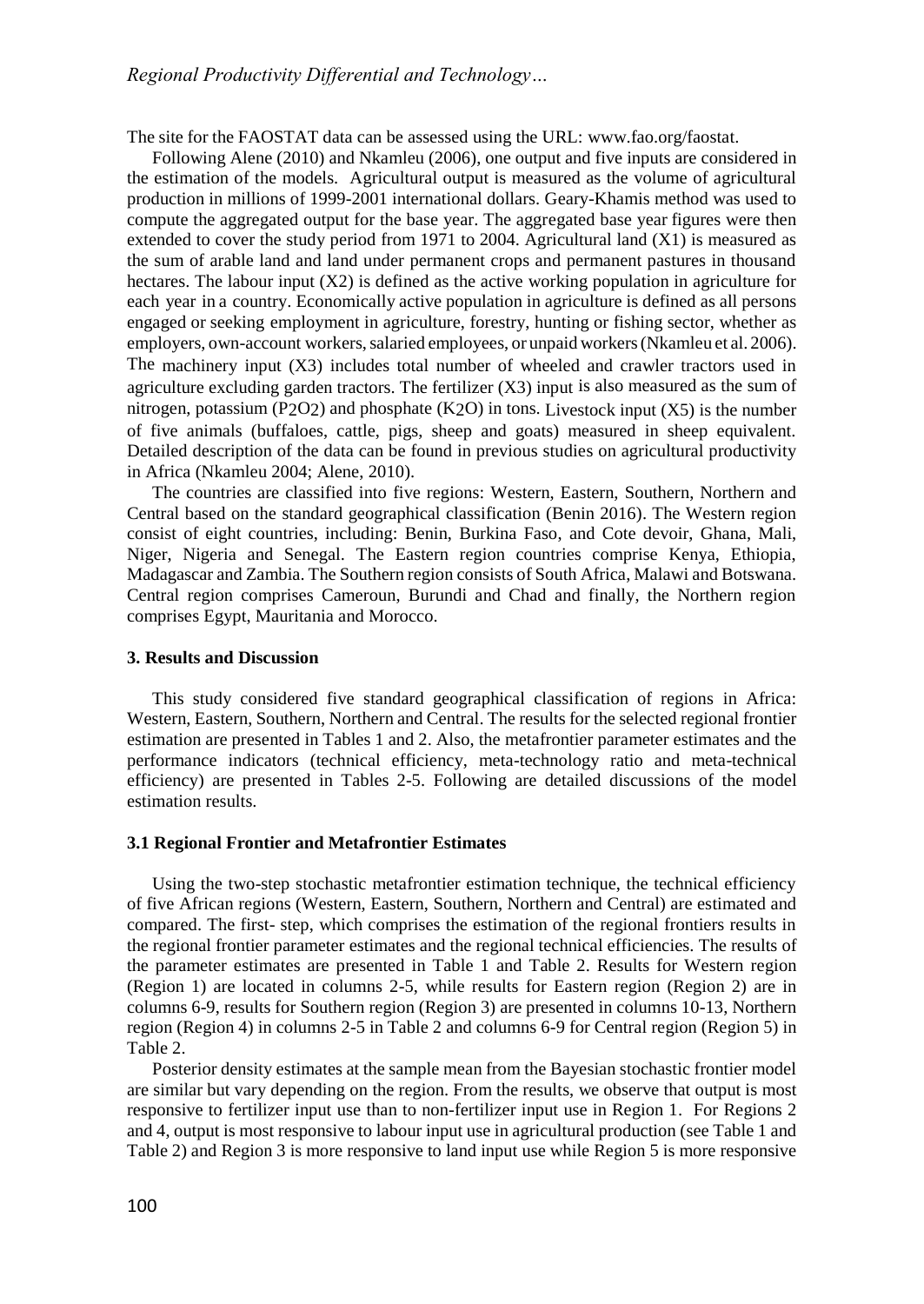to livestock input (Table 2). Specifically, for Region 1, the input elasticity estimates are 0.60, -0.29, 0.04, 0.81 and -0.94 for land, labour, tractor, fertilizer and livestock inputs, respectively. The corresponding estimates for Region 2 are 0.25, 0.82, -0.02, -0.21 and 0.32 for land, labour, tractor, fertilizer and livestock inputs, respectively. Similarly, the input elasticity estimates for Region 3 are 0.82, 0.57, 0.36, -0.54 and 0.76 for land, labour, tractor, fertilizer and livestock inputs, respectively. For Regions 4 (5), the input elasticity estimates are 0.20 (-0.70), 1.09  $(0.13)$ ,  $0.09$   $(0.24)$ ,  $-0.04$   $(-0.11)$  and  $0.66$   $(0.78)$  for land, labour, tractor, fertilizer and livestock inputs, respectively.

We can infer from the input elasticity estimates that both Regions 1 and 5 experience decreasing returns to scale at the sample mean, while Regions 2-4 exhibits increasing returns to scale at the sample mean. The increasing return to scale experienced by Regions 2-4 show that for these regions, production is at a sub-optimal level and there is more room to increase production. However, for Regions 1 and 5, production is at super optimal level and to increase production, new techniques of production are required. The Gamma values for Regions 1-5 indicate that 79%, 67%, 75%, 79% and 70%, respectively of the variations of the observed output and the metafrontier output can be attributed to managerial inefficiencies. The metafrontier parameter estimates are slightly different from the regional frontier parameters (Table 3). Generally, the metafrontier output is driven highly by labour input compared to nonlabour inputs, implying that a percentage change in labour input will increase the industrial output by about 73%.

### **3.2 Technological Changes**

Technological change gives an indication of the change in productivity due to adoption of new production practices. Consistent with O'Donnell et al. (2008) suggestion of accounting for technological change in the metafrontier estimation, a time trend was introduced into the model to account for that change. The first order coefficient of the time trend variable estimates are estimates of the annual rate of technological change (Alem et al. 2019) and the squared time trend (second order) coefficient indicates the speed in which technical change operates. In all regions, with exception of Region 5, there has been an outward shift of the production frontier, suggesting that there was an increase in productivity resulting from the use of improved agricultural technologies.

### **3.3 Various Performance Indicators**

The average regional technical efficiency (TE), meta-technology ratio (MTR) and the meta-technical efficiency (MTE) are presented in Table 4. The results from the regional frontiers (Table 4) show that throughout the study period, (1971-2004), many of the regions in Africa were producing close to the regional frontiers. On average, Region 1 was producing about 88% of the regional frontier output while Region 2 was producing at 95%. Region 3, Region 4 and Region 5 were producing between 94%, 93% and 96% of the regional outputs, respectively.

The estimated MTR values show that on average, Region 1 is producing 80% of the potential output given the technology available in the agricultural sector, whiles Region 2, Region 3, Region 4 and Region 5 are producing at 60% and 81%, 77% and 84%, respectively of the potential output in the agricultural sector.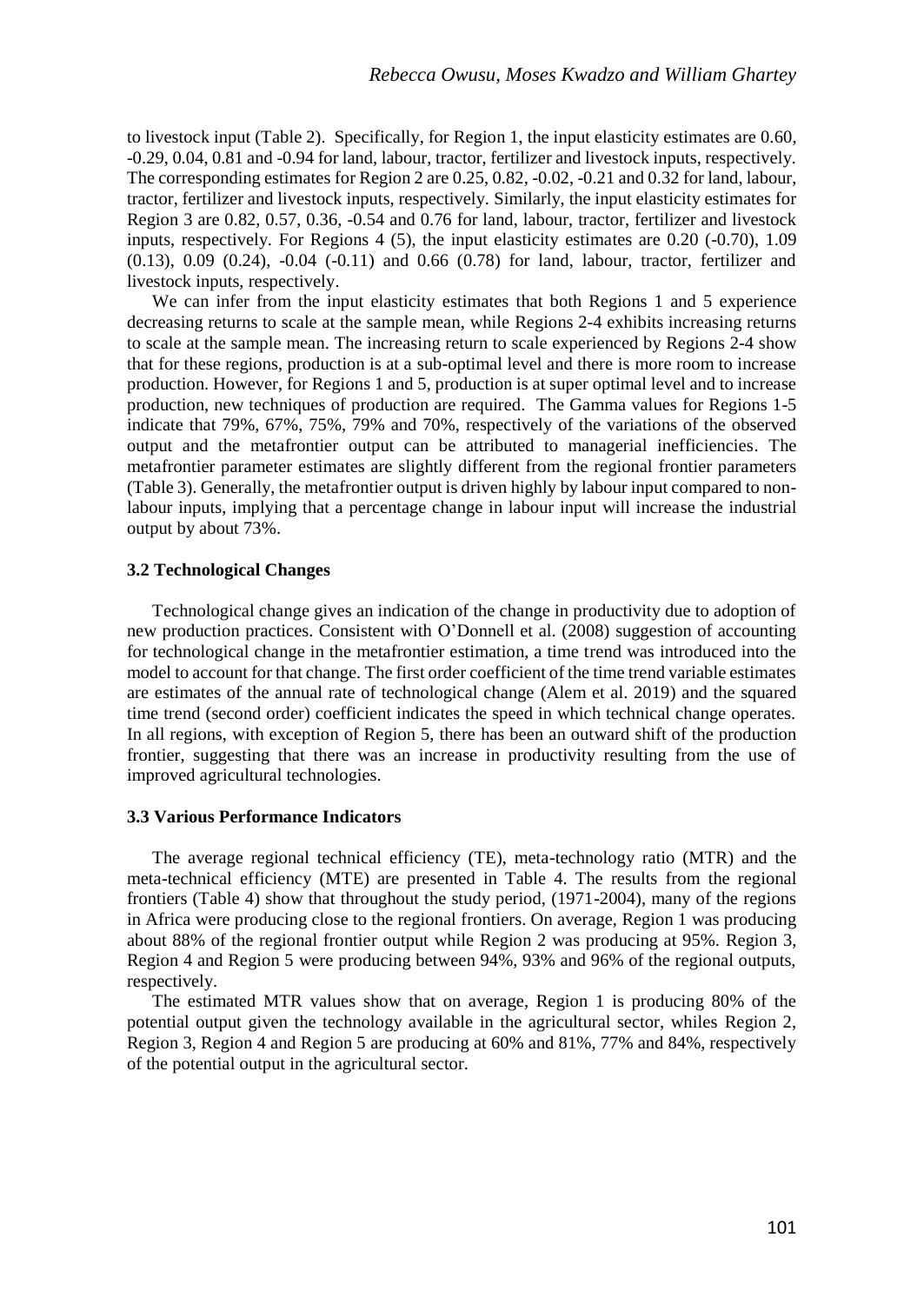|                 | <b>Western Region (Region 1)</b> |             |         |         | <b>Eastern Region (Region 2)</b> |            |         |         | <b>Southern Region (Region 3)</b> |            |         |         |
|-----------------|----------------------------------|-------------|---------|---------|----------------------------------|------------|---------|---------|-----------------------------------|------------|---------|---------|
|                 | Coef.                            | <b>MCE</b>  | 2.5%    | 97.5%   | Coef.                            | <b>MCE</b> | 2.5%    | 97.5%   | Coef.                             | <b>MCE</b> | 2.5%    | 97.5%   |
| Constant        | 0.78                             | 6.7E-04     | 0.62    | 0.94    | $-0.72$                          | 1.2E-03    | $-0.99$ | $-0.49$ | 0.01                              | 2.7E-03    | $-0.53$ | 0.60    |
| lnx1            | 0.60                             | 7.2E-04     | 0.45    | 0.78    | 0.25                             | 8.7E-03    | $-1.60$ | 2.37    | 0.82                              | 2.4E-03    | $-0.88$ | 1.69    |
| lnx2            | $-0.29$                          | 1.7E-03     | $-0.66$ | 0.14    | 0.82                             | 2.4E-03    | 0.29    | 1.30    | 0.57                              | 6.3E-03    | $-0.37$ | 1.79    |
| lnx3            | 0.04                             | $3.2E - 04$ | $-0.03$ | 0.11    | $-0.02$                          | 8.6E-04    | $-0.22$ | 0.15    | 0.36                              | 1.0E-03    | 0.11    | 0.57    |
| lnx4            | 0.81                             | 6.3E-04     | 0.66    | 0.97    | $-0.21$                          | 2.1E-03    | $-0.77$ | 0.19    | $-0.54$                           | 4.0E-03    | $-1.17$ | 0.43    |
| lnx5            | $-0.94$                          | 1.0E-03     | $-1.18$ | $-0.73$ | 0.32                             | 2.2E-03    | $-0.23$ | 0.81    | 0.76                              | 2.2E-03    | 0.28    | 1.20    |
| lnx1xlnx1       | $-0.66$                          | 7.3E-04     | $-0.82$ | $-0.49$ | 1.67                             | 2.5E-02    | $-3.73$ | 7.43    | $-0.02$                           | 4.8E-03    | $-0.85$ | 0.94    |
| $lnx1$ . $lnx2$ | $-0.80$                          | 1.2E-03     | $-1.07$ | $-0.52$ | 1.15                             | 8.2E-03    | $-0.54$ | 3.15    | $-0.06$                           | 4.3E-03    | $-0.86$ | 0.88    |
| $lnx1.$ $lnx3$  | $-0.05$                          | 1.2E-04     | $-0.08$ | $-0.02$ | $-0.13$                          | 3.5E-03    | $-0.86$ | 0.60    | 0.42                              | 8.5E-04    | 0.25    | 0.62    |
| $lnx1$ . $lnx4$ | 0.13                             | 2.7E-04     | 0.07    | 0.20    | 0.32                             | 7.4E-03    | $-1.07$ | 2.22    | $-0.43$                           | 3.1E-03    | $-0.99$ | 0.13    |
| lnx11.X5        | 0.77                             | 7.6E-04     | 0.60    | 0.94    | $-1.41$                          | 7.9E-03    | $-3.31$ | 0.31    | 0.49                              | 2.1E-03    | $-0.07$ | 0.86    |
| $lnx2x$ $lnx2$  | 3.72                             | 3.5E-03     | 2.87    | 4.48    | $-0.76$                          | 3.5E-03    | $-1.66$ | $-0.10$ | $-0.21$                           | 5.1E-03    | $-0.96$ | 0.78    |
| $lnx2.$ $lmx3$  | $-0.14$                          | 4.2E-04     | $-0.23$ | $-0.04$ | 0.30                             | $1.2E-03$  | 0.02    | 0.61    | 0.16                              | 9.4E-04    | $-0.05$ | 0.36    |
| $lnx2.$ $lnx4$  | $-0.25$                          | 6.4E-04     | $-0.40$ | $-0.11$ | 0.10                             | 2.9E-03    | $-0.60$ | 0.64    | $-0.08$                           | 3.0E-03    | $-0.57$ | 0.57    |
| $lnx2.$ $lnx5$  | 0.17                             | 1.4E-03     | $-0.13$ | 0.48    | 0.59                             | 2.9E-03    | 0.05    | 1.18    | 0.23                              | 2.1E-03    | $-0.21$ | 0.61    |
| lnx3 x lnx3     | 0.04                             | 1.1E-04     | 0.02    | 0.06    | $-0.04$                          | 6.9E-04    | $-0.22$ | 0.11    | 0.02                              | $6.1E-04$  | $-0.11$ | 0.17    |
| $lnx2.$ $lnx4$  | $-0.02$                          | 9.4E-05     | $-0.05$ | 0.00    | 0.05                             | 8.7E-04    | $-0.14$ | 0.23    | $-0.20$                           | 7.8E-04    | $-0.37$ | $-0.07$ |
| $lnx3.$ $lnx5$  | 0.07                             | 3.3E-04     | 0.00    | 0.15    | $-0.25$                          | 1.0E-03    | $-0.47$ | $-0.02$ | 0.05                              | 1.2E-03    | $-0.21$ | 0.29    |
| lnx4 x lnx4     | 0.26                             | 1.7E-04     | 0.22    | 0.30    | $-0.16$                          | 2.8E-03    | $-0.76$ | 0.42    | 0.65                              | 2.3E-03    | 0.19    | 1.02    |
| lnx4. lnx5      | $-0.19$                          | 4.5E-04     | $-0.29$ | $-0.08$ | $-0.03$                          | 3.1E-03    | $-0.69$ | 0.70    | $-0.02$                           | 1.4E-03    | $-0.27$ | 0.27    |
| lnx5 x lnx5     | $-0.93$                          | 1.6E-03     | $-1.25$ | $-0.56$ | $-0.32$                          | 3.6E-03    | $-1.07$ | 0.39    | $-0.61$                           | 1.6E-03    | $-0.96$ | $-0.27$ |
| t               | 0.03                             | 3.2E-05     | 0.02    | 0.04    | $-0.01$                          | 3.8E-05    | $-0.02$ | 0.00    | 0.01                              | 8.5E-05    | $-0.01$ | 0.03    |
| $t^2$           | 0.00                             | 8.7E-07     | 0.00    | 0.00    | 0.00                             | 1.0E-06    | 0.00    | 0.00    | 0.00                              | $2.2E-06$  | 0.00    | 0.00    |
| Sigma2          |                                  |             |         | 8.8E-   | $1.E-$                           |            | $5.3E-$ | $2.5E-$ | $2.E-$                            |            | $5.6E-$ | $3.5E-$ |
|                 | $4.E-03$                         | 6.3E-06     | 1.7E-03 | 03      | 03                               | 4.5E-07    | 04      | 03      | 03                                | 5.5E-07    | 04      | 03      |
| Gamma           | 0.79                             | 4.5E-05     | 0.52    | 0.93    | 0.67                             | 1.8E-04    | 0.38    | 0.90    | 0.75                              | 3.8E-05    | 0.47    | 0.93    |

**Table 1. Parameter Estimates of the Stochastic Frontier Model: Exponential Inefficiency Distribution**

**Note:** X1= Land; X2=Labour; X3=machinery; X4=fertilizer; X5=livestock; MCE=MCMC error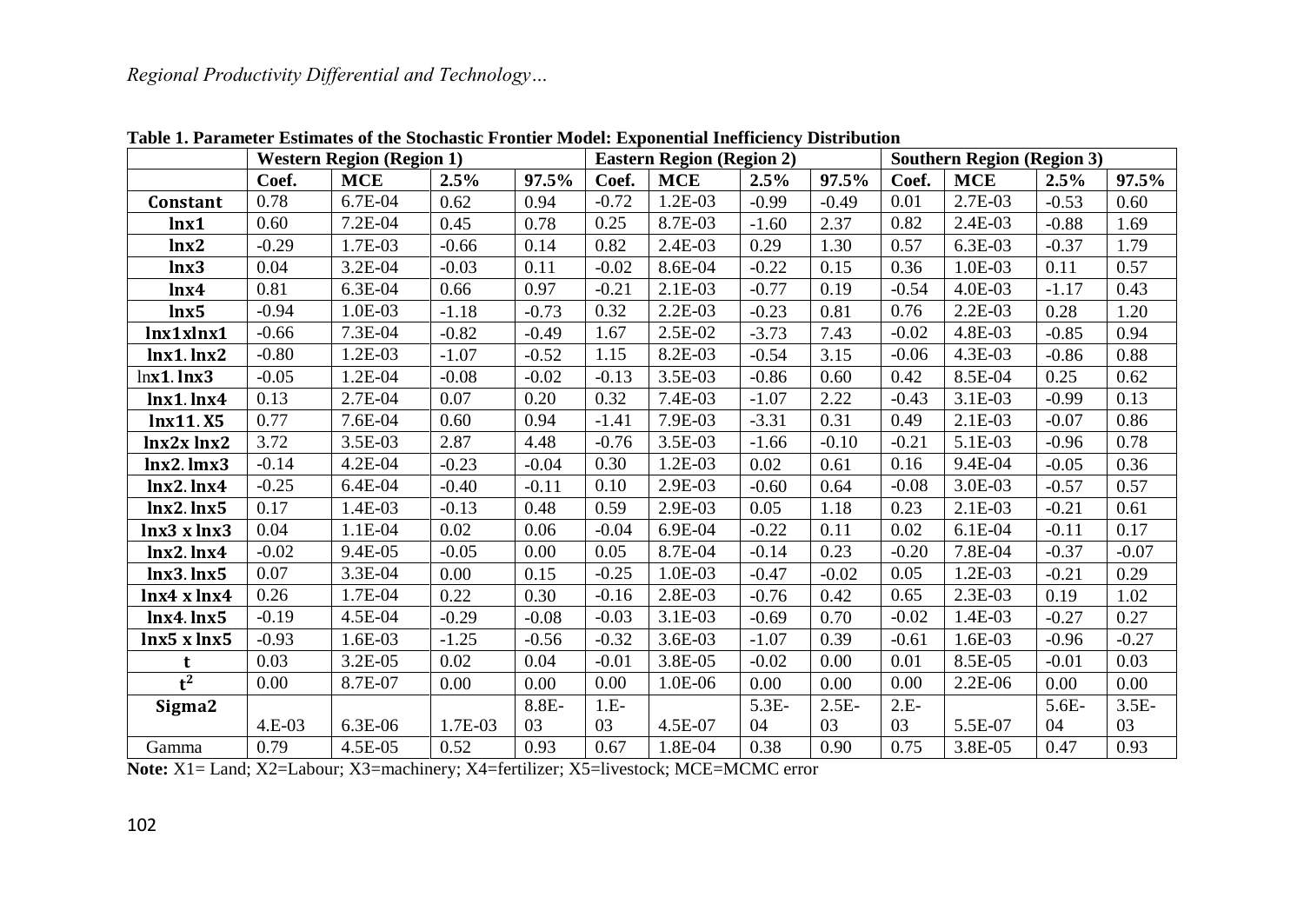|                  | <b>Northern Region (Region 4)</b> |            |         | <b>Central Region (Region 5)</b> |          |            |           |         |
|------------------|-----------------------------------|------------|---------|----------------------------------|----------|------------|-----------|---------|
|                  | Coef.                             | <b>MCE</b> | 2.5%    | 97.5%                            | Coef.    | <b>MCE</b> | 2.5%      | 97.5%   |
| Constant         | 0.42                              | 1.9E-03    | $-0.03$ | 0.83                             | $-0.01$  | 2.8E-03    | $-0.72$   | 0.63    |
| lnx1             | 0.20                              | 2.5E-03    | $-0.31$ | 0.87                             | $-0.70$  | 3.1E-03    | $-1.40$   | $-0.15$ |
| lnx2             | 1.09                              | 5.3E-03    | $-0.09$ | 2.23                             | 0.13     | 8.3E-03    | $-1.32$   | 1.67    |
| lnx3             | 0.09                              | 1.0E-03    | $-0.20$ | 0.26                             | 0.24     | 5.7E-04    | 0.07      | 0.35    |
| lnx <sub>4</sub> | $-0.04$                           | 1.8E-03    | $-0.48$ | 0.28                             | $-0.11$  | 7.2E-04    | $-0.31$   | 0.08    |
| lnx5             | 0.66                              | 1.4E-03    | 0.30    | 0.95                             | 0.78     | 1.6E-03    | 0.41      | 1.14    |
| lnx1xlnx1        | 0.11                              | 2.0E-03    | $-0.32$ | 0.67                             | $-0.47$  | 1.3E-03    | $-0.79$   | $-0.25$ |
| $lnx1.$ $lnx2$   | 0.57                              | 3.0E-03    | $-0.20$ | 1.26                             | $-0.50$  | 2.1E-03    | $-0.89$   | $-0.06$ |
| $lnx1$ . $lnx3$  | 0.10                              | 9.4E-04    | $-0.12$ | 0.30                             | $-0.04$  | 3.3E-04    | $-0.10$   | 0.05    |
| $lnx1.$ $lnx4$   | 0.00                              | 9.1E-04    | $-0.21$ | 0.22                             | $-0.10$  | 8.8E-04    | $-0.24$   | 0.07    |
| lnx11.X5         | $-0.34$                           | 1.3E-03    | $-0.59$ | $-0.02$                          | 0.46     | 9.0E-04    | 0.30      | 0.67    |
| lnx2x lnx2       | 0.38                              | 4.9E-03    | $-0.51$ | 1.28                             | $-2.24$  | 1.2E-02    | $-4.42$   | 0.15    |
| $lnx2.$ $lmx3$   | 0.00                              | 7.9E-04    | $-0.22$ | 0.15                             | $-0.28$  | 1.2E-03    | $-0.55$   | $-0.03$ |
| $lnx2.$ $lnx4$   | 0.12                              | 2.2E-03    | $-0.24$ | 0.58                             | $-0.15$  | 1.3E-03    | $-0.42$   | 0.13    |
| $lnx2.$ $lnx5$   | 0.03                              | 2.8E-03    | $-0.60$ | 0.54                             | 1.58     | 2.1E-03    | 0.99      | 1.95    |
| lnx3xlnx3        | 0.01                              | 4.6E-05    | 0.00    | 0.02                             | 0.01     | 4.7E-05    | 0.00      | 0.02    |
| $lnx2$ . $lnx4$  | 0.03                              | 2.1E-04    | $-0.03$ | 0.06                             | 0.08     | 1.3E-04    | 0.05      | 0.11    |
| $lnx3.$ $lnx5$   | $-0.02$                           | 6.7E-04    | $-0.20$ | 0.13                             | 0.04     | 4.9E-04    | $-0.08$   | 0.14    |
| lnx4xlnx4        | $-0.22$                           | 7.3E-04    | $-0.39$ | $-0.06$                          | $-0.03$  | 3.0E-04    | $-0.10$   | 0.03    |
| $lnx4.$ $lnx5$   | 0.22                              | 1.5E-03    | $-0.06$ | 0.53                             | 0.02     | 5.2E-04    | $-0.09$   | 0.15    |
| lnx5 x lnx5      | $-0.69$                           | 2.7E-03    | $-1.32$ | $-0.05$                          | $-0.80$  | 2.1E-03    | $-1.31$   | $-0.49$ |
| t                | 0.01                              | 4.9E-05    | 0.00    | 0.02                             | 0.02     | 4.5E-05    | 0.00      | 0.02    |
| $t^2$            | 0.00                              | 1.8E-06    | 0.00    | 0.00                             | 0.00     | 1.5E-06    | 0.00      | 0.00    |
| Sigma2           | 1.E-03                            | 8.5E-07    | 2.9E-04 | 3.3E-03                          | $1.E-03$ | 3.1E-07    | $4.2E-04$ | 1.9E-03 |
| Gamma            | 0.79                              | 1.4E-04    | 0.47    | 0.96                             | 0.70     | 3.4E-05    | 0.43      | 0.89    |

**Table 2. Parameter Estimates of the Stochastic Frontier Model: Exponential Inefficiency Distribution**

**Note:** X1= Land; X2=Labour; X3=Machinery; X4=Fertilizer; X5=Livestock; MCE=MCMC error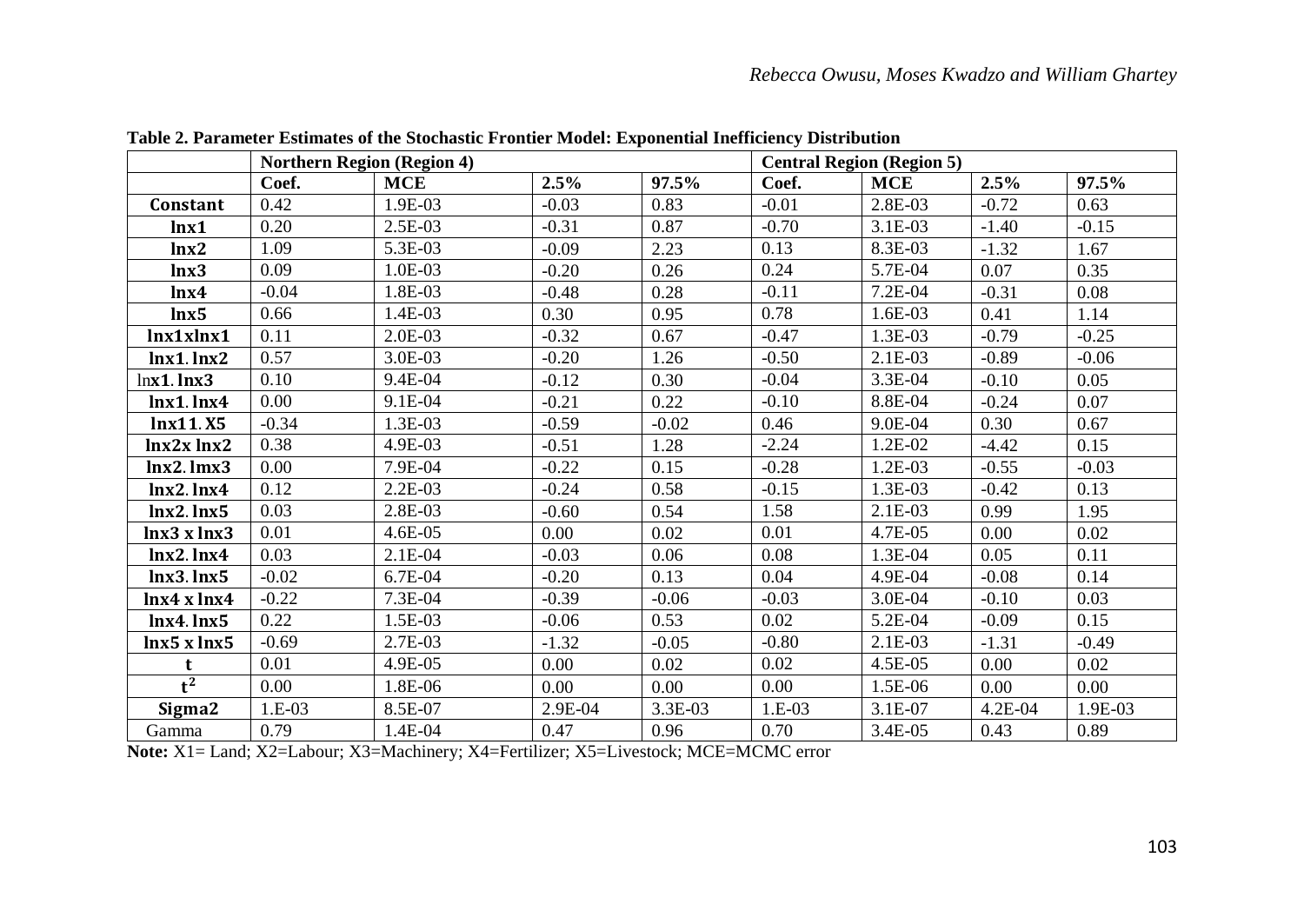|                 | <b>Mean</b> | <b>MCE</b> | 2.5%    | 97.5%   |
|-----------------|-------------|------------|---------|---------|
| Constant        | 0.76        | 4.8E-04    | 0.66    | 0.88    |
| lnx1            | 0.56        | 3.4E-04    | 0.48    | 0.64    |
| lnx2            | 0.73        | $3.2E-04$  | 0.66    | 0.80    |
| lnx3            | 0.14        | $2.1E-04$  | 0.09    | 0.18    |
| lnx4            | 0.37        | 2.5E-04    | 0.31    | 0.42    |
| lnx5            | $-0.45$     | $4.2E-04$  | $-0.54$ | $-0.35$ |
| lnx1xlnx1       | 0.30        | 3.4E-04    | 0.23    | 0.39    |
| $lnx1.$ $lnx2$  | 0.44        | 4.8E-04    | 0.34    | 0.55    |
| $lnx1$ . $lnx3$ | $-0.07$     | 1.6E-04    | $-0.11$ | $-0.04$ |
| $lnx1$ . $lnx4$ | 0.29        | 1.9E-04    | 0.25    | 0.34    |
| lnx11.X5        | $-0.61$     | $4.2E-04$  | $-0.70$ | $-0.51$ |
| $lnx2x$ $lnx2$  | 0.16        | 5.5E-04    | 0.04    | 0.29    |
| $lnx2.$ $lmx3$  | $-0.11$     | $2.1E-04$  | $-0.16$ | $-0.07$ |
| $lnx2.$ $lnx4$  | 0.29        | 1.5E-04    | 0.25    | 0.32    |
| $lnx2.$ $lnx5$  | $-0.59$     | $6.4E-04$  | $-0.74$ | $-0.45$ |
| lnx3xlnx3       | 0.04        | 9.2E-05    | 0.03    | 0.07    |
| $lnx2$ . $lnx4$ | $-0.04$     | 9.5E-05    | $-0.06$ | $-0.02$ |
| $lnx3.$ $lnx5$  | 0.16        | 2.7E-04    | 0.10    | 0.22    |
| lnx4xlnx4       | 0.17        | 1.5E-04    | 0.13    | 0.20    |
| lnx4. lnx5      | $-0.44$     | 2.6E-04    | $-0.50$ | $-0.38$ |
| lnx5 x lnx5     | 1.03        | $7.3E-04$  | 0.86    | 1.19    |
| t               | 0.03        | 3.9E-05    | 0.02    | 0.04    |
| $t^2$           | 0.00        | 1.1E-06    | 0.00    | 0.00    |
| Sigma2          | 0.88        | 7.6E-05    | 0.01    | 0.02    |
| Gamma           | 0.01        | 5.5E-06    | 0.81    | 0.94    |

**Table 3. Performance Indicators (Averages for 19 Countries, 1971-2004)**

Note: X1=Land, X2=Labour, X3=Machinery, X4=Fertilizer, X5=Livestock, MCE=MCMC error

This finding confirms the study outcome of Nkamleu (2006) that although many countries are producing close to the regional frontiers, they are far below the overall industrial production frontier. Interestingly, the difference between the regional technical efficiency scores and the metafrontier performance indicators is quite huge. Specifically, the average efficiency values for Region 2 relative to the metafrontier is about 60% while the mean for the regional efficiency value is 95% (Table 4).

The agricultural sector in Region 5 on average achieved the highest mean technical efficiency relative to the metafrontier at 84% followed by Region 1 at 80%. Although Region 2 achieved one of the highest mean technical efficiency relative to the regional frontiers, the region tend to be further away from the potential output defined by the metafrontier function. The five Eastern African countries have productivity potential ratio ranging from 17% and 96% with an average of 77%. Region 2 has the lowest productivity potential ratio suggesting that even if all countries from the region achieved best practice with respect to the technology observed in the regions, they are still lagging behind the Africa industrial technology gap ratio of 77%. The estimates from the metafrontier show that Region 5 is closer to the agricultural production frontier for Africa and for that matter is more productive (84%) compared with the remaining regions.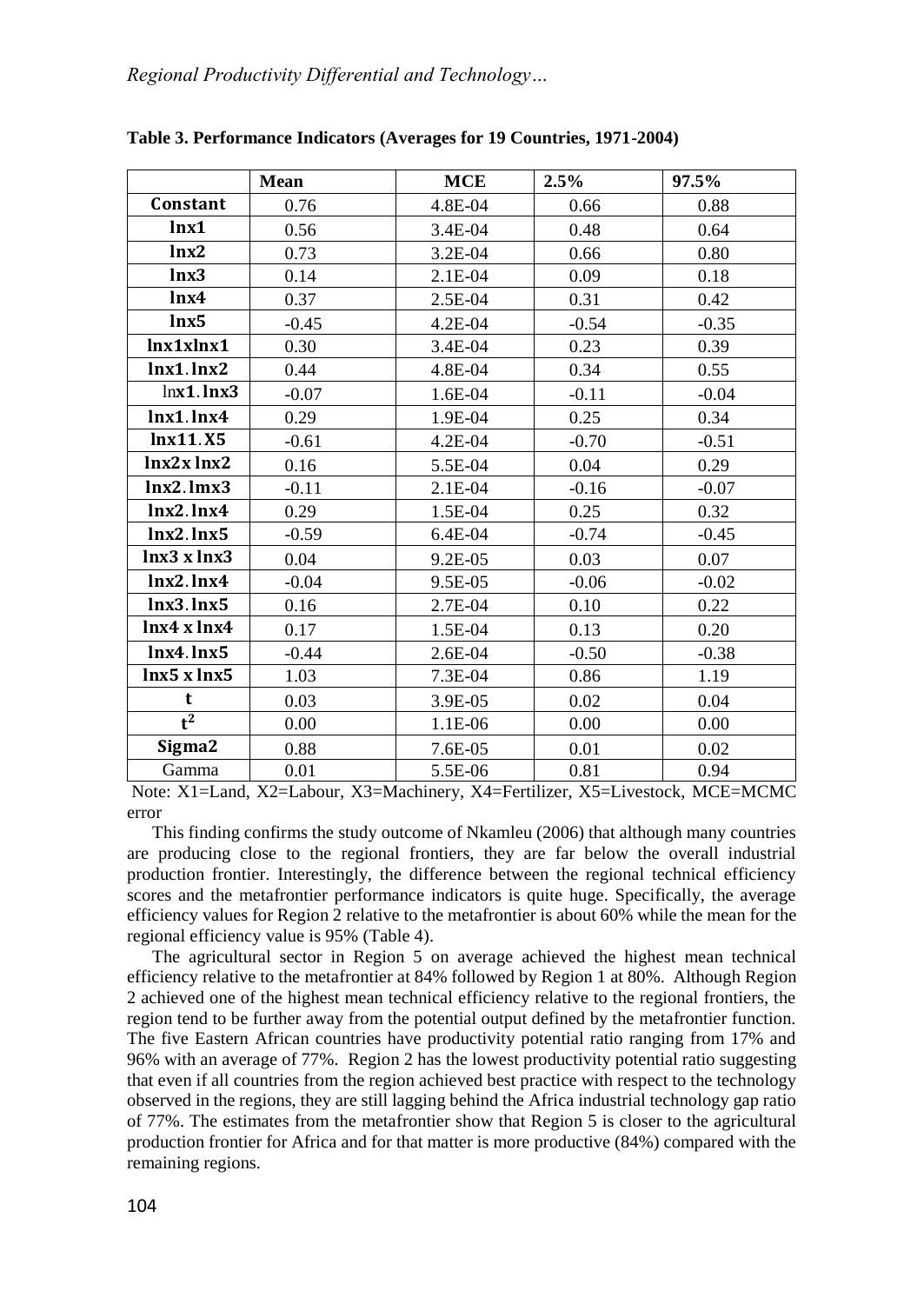|                                   |             | <b>Technical efficiency</b> |            | Meta-technology ratio |      |            | Meta-technical<br>efficiency |      |            |
|-----------------------------------|-------------|-----------------------------|------------|-----------------------|------|------------|------------------------------|------|------------|
| Country                           | <b>Mean</b> | Min                         | <b>Max</b> | Mean                  | Min  | <b>Max</b> | <b>Mean</b>                  | Min  | <b>Max</b> |
| <b>Western Africa (Region 1)</b>  |             |                             |            |                       |      |            |                              |      |            |
| Benin                             | 0.90        | 0.75                        | 0.98       | 0.62                  | 0.32 | 0.87       | 0.56                         | 0.30 | 0.83       |
| Burkina Faso                      | 0.92        | 0.80                        | 0.97       | 0.73                  | 0.50 | 0.92       | 0.67                         | 0.48 | 0.86       |
| Cote Devoir                       | 0.90        | 0.72                        | 0.97       | 0.89                  | 0.64 | 0.96       | 0.80                         | 0.60 | 0.92       |
| Ghana                             | 0.86        | 0.66                        | 0.98       | 0.87                  | 0.71 | 0.92       | 0.74                         | 0.60 | 0.86       |
| Mali                              | 0.87        | 0.70                        | 0.97       | 0.73                  | 0.60 | 0.84       | 0.64                         | 0.51 | 0.74       |
| Niger                             | 0.89        | 0.69                        | 0.97       | 0.89                  | 0.74 | 0.95       | 0.79                         | 0.64 | 0.88       |
| Nigeria                           | 0.91        | 0.78                        | 0.97       | 0.87                  | 0.61 | 0.96       | 0.79                         | 0.50 | 0.91       |
| Senegal                           | 0.83        | 0.52                        | 0.97       | 0.85                  | 0.75 | 0.93       | 0.70                         | 0.41 | 0.90       |
| Average                           | 0.88        | 0.52                        | 0.98       | 0.80                  | 0.32 | 0.96       | 0.71                         | 0.30 | 0.92       |
| <b>Eastern Africa (Region 2)</b>  |             |                             |            |                       |      |            |                              |      |            |
| Kenya                             | 0.96        | 0.90                        | 0.98       | 0.74                  | 0.62 | 0.87       | 0.71                         | 0.59 | 0.84       |
| Ethiopia                          | 0.96        | 0.92                        | 0.98       | 0.65                  | 0.28 | 0.88       | 0.62                         | 0.27 | 0.84       |
| Madagascar                        | 0.96        | 0.89                        | 0.98       | 0.80                  | 0.51 | 0.93       | 0.77                         | 0.50 | 0.89       |
| Zambia                            | 0.92        | 0.52                        | 0.99       | 0.77                  | 0.17 | 0.96       | 0.71                         | 0.16 | 0.95       |
| Average                           | 0.95        | 0.77                        | 0.99       | 0.60                  | 0.17 | 0.93       | 0.58                         | 0.16 | 0.89       |
| <b>Southern Africa (Region 3)</b> |             |                             |            |                       |      |            |                              |      |            |
| South Africa                      | 0.94        | 0.82                        | 0.98       | 0.85                  | 0.64 | 0.92       | 0.80                         | 0.58 | 0.89       |
| Botswana                          | 0.95        | 0.91                        | 0.98       | 0.76                  | 0.36 | 0.95       | 0.73                         | 0.35 | 0.90       |
| Malawi                            | 0.92        | 0.69                        | 0.98       | 0.81                  | 0.66 | 0.91       | 0.75                         | 0.60 | 0.88       |
| Average                           | 0.94        | 0.69                        | 0.98       | 0.81                  | 0.36 | 0.95       | 0.76                         | 0.35 | 0.90       |
| <b>Northern Region (Region 4)</b> |             |                             |            |                       |      |            |                              |      |            |
| Egypt                             | 0.96        | 0.92                        | 0.97       | 0.96                  | 0.47 | 0.93       | 0.78                         | 0.45 | 90         |
| Mauritania                        | 0.95        | 0.93                        | 0.98       | 0.76                  | 0.61 | 0.92       | 0.73                         | 0.57 | 0.89       |
| Morocco                           | 0.89        | 0.70                        | 0.99       | 0.73                  | 0.55 | 0.85       | 0.65                         | 0.50 | 0.83       |
| Average                           | 0.93        | 0.70                        | 0.99       | 0.77                  | 0.47 | 0.93       | 0.72                         | 0.45 | 0.90       |
| <b>Central Region (Region 5)</b>  |             |                             |            |                       |      |            |                              |      |            |
| Cameroun                          | 0.96        | 0.86                        | 0.99       | 0.90                  | 0.73 | 0.96       | 0.86                         | 0.70 | 0.95       |
| Burundi                           | 0.96        | 0.87                        | 0.98       | 0.77                  | 0.19 | 0.93       | 0.73                         | 0.18 | 0.92       |
| Chad                              | 0.95        | 0.82                        | 0.99       | 0.84                  | 0.36 | 0.90       | 0.80                         | 0.34 | 0.88       |
| Average                           | 0.96        | 0.82                        | 0.99       | 0.84                  | 0.19 | 0.96       | 0.80                         | 0.18 | 0.95       |
| All Africa                        | 0.92        | 0.64                        | 0.99       | 0.77                  | 0.17 | 0.96       | 0.71                         | 0.16 | 0.95       |

**Table 4. Performance Indicators (Averages for 19 Countries, 1971-2004)** 

We also observe from the findings that Region 5 is more technically efficient (80%), followed by Region 3 (76%), Region 4 (72%) with the least being Region 2 (58%). However, we find that there is substantial inefficiency in agricultural sector in Africa. Specifically, the average MTE of 71% for all regions is very low, suggesting that the level of inefficiency is resulting from low technology gap ratio in African agriculture. Comparing the results of the study with previous studies, it is observed that generally, the values obtained from the study are higher than those as obtained in Nkamleu (2006) and O'Donnell et al. (2008).

Specifically, it is observed that the average regional technical efficiency of 92% is higher compared with 74% obtained in Nkamleu (2006) study and 50% of O'Donnell et. al's (2008) study. The results generally give an indication that the technical efficiency of the various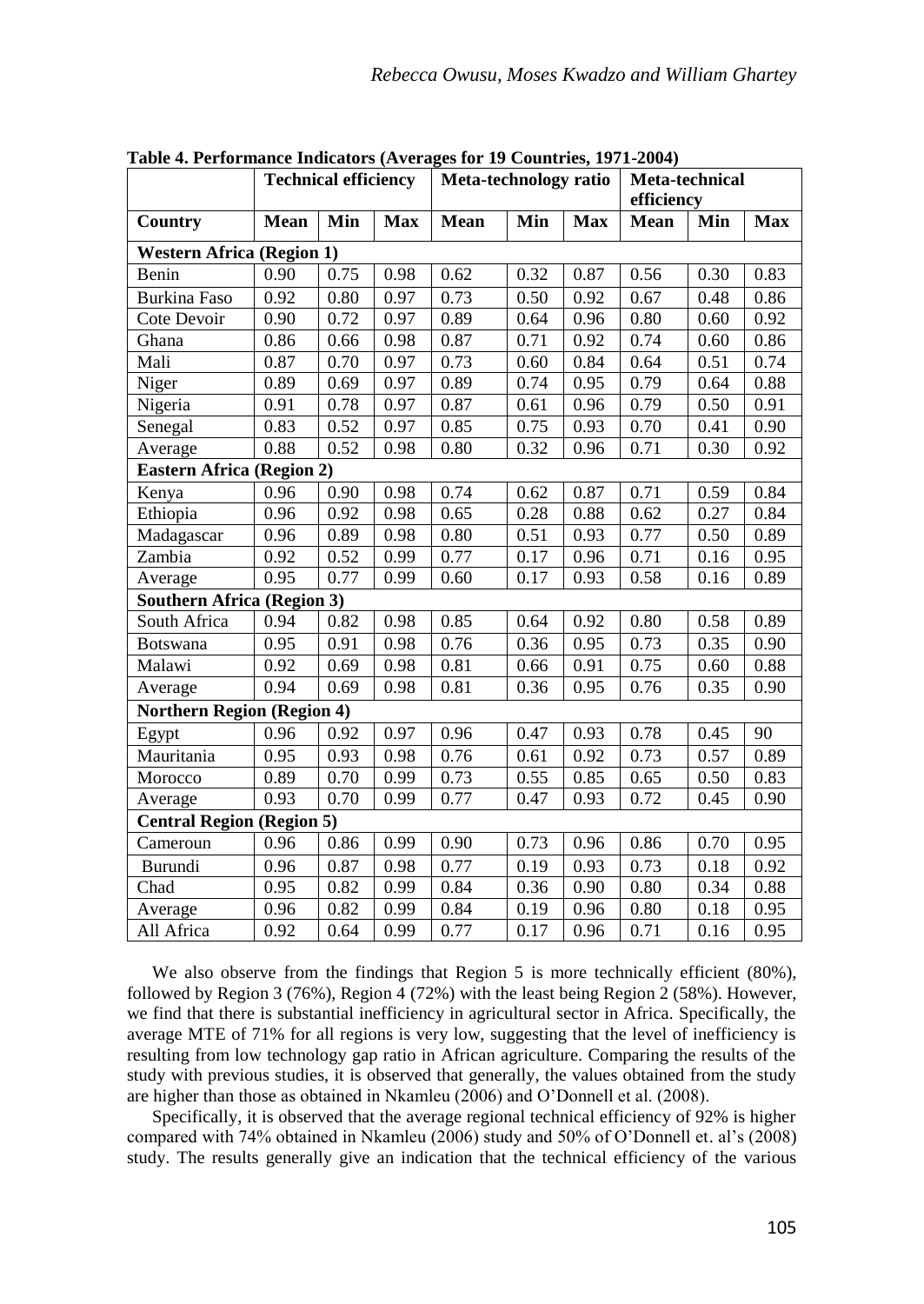regions has improved, but the value of 71% is still relatively low compared to other values as reported in O'Donnell et.al's (2008) study. The reason for the variations in the performance indicators as measured in this study compared with others could be attributed to the study period, the methodology employed, and the countries examined.

|                                   | Pre-structural                   |            |            | <b>During structural</b>  |            |            | Post structural           |            |            |
|-----------------------------------|----------------------------------|------------|------------|---------------------------|------------|------------|---------------------------|------------|------------|
|                                   | adjustment period:               |            |            | <b>Adjustment period:</b> |            |            | <b>Adjustment period:</b> |            |            |
|                                   | 1971-1980                        |            |            | 1981-1990                 |            |            | 1991-2004                 |            |            |
| <b>Country</b>                    | TE                               | <b>MTR</b> | <b>MTE</b> | TE                        | <b>MTR</b> | <b>MTE</b> | TE                        | <b>MTR</b> | <b>MTE</b> |
| <b>Western Africa (Region 1)</b>  |                                  |            |            |                           |            |            |                           |            |            |
| Benin                             | 0.86                             | 0.50       | 0.43       | 0.88                      | 0.50       | 0.44       | 0.93                      | 0.78       | 0.73       |
| <b>Burkina Faso</b>               | 0.92                             | 0.62       | 0.58       | 0.90                      | 0.75       | 0.68       | 0.92                      | 0.79       | 0.73       |
| Cote Devoir                       | 0.83                             | 0.82       | 0.67       | 0.90                      | 0.90       | 0.81       | 0.95                      | 0.93       | 0.88       |
| Ghana                             | 0.88                             | 0.80       | 0.70       | 0.75                      | 0.89       | 0.67       | 0.92                      | 0.90       | 0.83       |
| Mali                              | 0.94                             | 0.67       | 0.62       | 0.88                      | 0.77       | 0.68       | 0.82                      | 0.75       | 0.62       |
| Niger                             | 0.87                             | 0.92       | 0.80       | 0.92                      | 0.84       | 0.78       | 0.89                      | 0.89       | 0.79       |
| Nigeria                           | 0.91                             | 0.80       | 0.72       | 0.89                      | 0.86       | 0.76       | 0.93                      | 0.93       | 0.87       |
| Senegal                           | 0.80                             | 0.92       | 0.73       | 0.87                      | 0.88       | 0.77       | 0.82                      | 0.78       | 0.64       |
| Average                           | 0.88                             | 0.75       | 0.66       | 0.87                      | 0.80       | 0.69       | 0.90                      | 0.84       | 0.76       |
| <b>Eastern Africa (Region 2)</b>  |                                  |            |            |                           |            |            |                           |            |            |
| Kenya                             | 0.96                             | 0.75       | 0.72       | 0.96                      | 0.78       | 0.75       | 0.96                      | 0.70       | 0.68       |
| Ethiopia                          | 0.97                             | 0.39       | 0.38       | 0.96                      | 0.64       | 0.62       | 0.96                      | 0.84       | 0.80       |
| Madagascar                        | 0.96                             | 0.88       | 0.85       | 0.96                      | 0.89       | 0.85       | 0.97                      | 0.69       | 0.67       |
| Zambia                            | 0.92                             | 0.26       | 0.24       | 0.91                      | 0.21       | 0.19       | 0.93                      | 0.20       | 0.19       |
| Average                           | 0.95                             | 0.57       | 0.55       | 0.95                      | 0.63       | 0.60       | 0.95                      | 0.61       | 0.59       |
| <b>Southern Africa (Region 3)</b> |                                  |            |            |                           |            |            |                           |            |            |
| South Africa                      | 0.94                             | 0.77       | 0.72       | 0.94                      | 0.89       | 0.83       | 0.93                      | 0.88       | 0.82       |
| <b>Botswana</b>                   | 0.95                             | 0.88       | 0.84       | 0.96                      | 0.89       | 0.85       | 0.95                      | 0.59       | 0.56       |
| Malawi                            | 0.93                             | 0.78       | 0.72       | 0.93                      | 0.83       | 0.77       | 0.91                      | 0.83       | 0.76       |
| Average                           | 0.94                             | 0.81       | 0.76       | 0.94                      | 0.87       | 0.82       | 0.93                      | 0.78       | 0.72       |
| <b>Northern Region (Region 4)</b> |                                  |            |            |                           |            |            |                           |            |            |
| Egypt                             | 0.96                             | 0.91       | 0.87       | 0.95                      | 0.87       | 0.83       | 0.96                      | 0.70       | 0.67       |
| Mauritania                        | 0.95                             | 0.76       | 0.72       | 0.96                      | 0.85       | 0.81       | 0.95                      | 0.70       | 0.67       |
| Morocco                           | 0.92                             | 0.99       | 0.62       | 0.89                      | 0.72       | 0.64       | 0.88                      | 0.77       | 0.68       |
| Average                           | 0.94                             | 0.78       | 0.74       | 0.93                      | 0.81       | 0.76       | 0.93                      | 0.73       | 0.68       |
|                                   | <b>Central Region (Region 5)</b> |            |            |                           |            |            |                           |            |            |
| Cameroun                          | 0.96                             | 0.95       | 0.91       | 0.95                      | 0.72       | 0.88       | 0.96                      | 0.85       | 0.81       |
| Burundi                           | 0.96                             | 0.50       | 0.48       | 0.96                      | 0.88       | 0.88       | 0.96                      | 0.85       | 0.81       |
| Chad                              | 0.95                             | 0.80       | 0.77       | 0.95                      | 0.93       | 0.81       | 0.95                      | 0.86       | 0.82       |
| Average                           | 0.96                             | 0.75       | 0.72       | 0.95                      | 0.90       | 0.86       | 0.96                      | 0.85       | 0.82       |

**Table 5. Performance Indicators for the structural Adjustment Period (1971-2004)**

Now we classify the performance indicators based on the structural adjustment period to examine whether the structural adjustment programmes implemented across the African continent had any effect on productivity. On that basis, we have three classifications: prestructural adjustment period (1971-1980), during structural adjustment period (1981-1990) and post-structural adjustment period (1991-2004). Results are reported in Table 5. Generally, we observe from the table that there were slight variations in the performance indicators during the structural and post structural adjustment period (Table 5). Specifically, there was a slight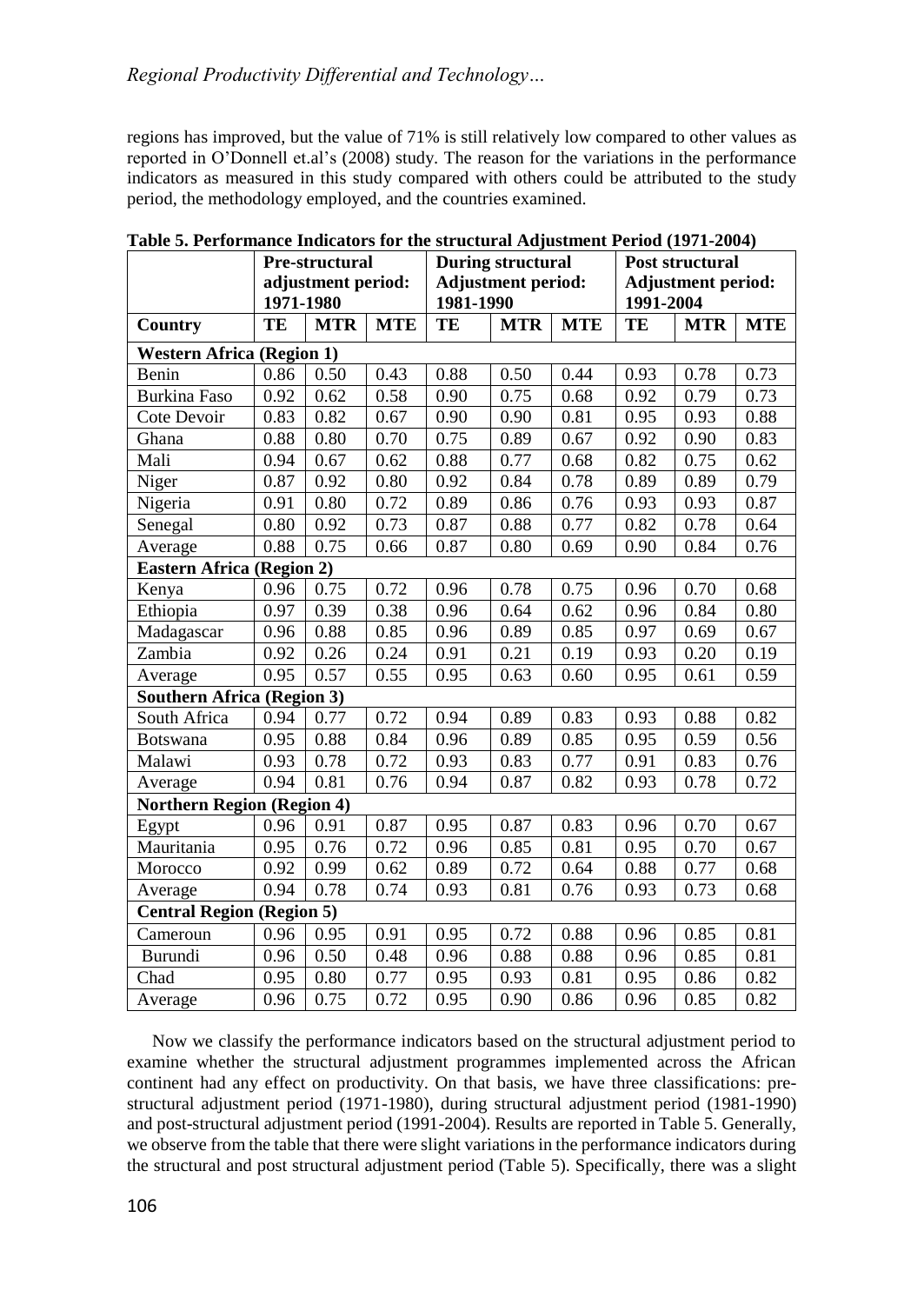increase in the MTR values for Region 1 during the structural adjustment and post structural adjustment periods. For Region 2, the improvement in the performance indicators during and post structural adjustment periods are not significantly different from the values recorded prestructural adjustment period. For Region 3, Region 4 and Region 5, the regional frontier values were stable over the period, but the MTR values increased during the structural adjustment period and declined slightly post structural adjustment period, but the MTR and MTE values are greater compared to the pre structural adjustment period.

# **3.4 Drivers of Technical Efficiency**

In examining drivers of technical efficiency, two approaches are commonly adopted in the production economics literature. The first is the two-stage approach where the drivers are regressed on the technical efficiency scores obtained from the first-stage estimation. The second approach relates to estimating the technical efficiency drivers as part of the production frontier estimation in a single stage. Although the single stage estimation is recommended in the literature, this study adopts the two-stage estimation technique because of missing data for some countries in the sample. Specifically, the bootstrap truncated regression method was adopted to regress research and development, literacy and trade openness on the regional technical efficiency scores. Agricultural research and development (R&D) are of particular interest because it is important in boosting agricultural productivity (Alston 1995; Alene 2010). Literacy which is used as a proxy for education accounts for labour quality differences. It is often assumed that more educated farmers have better access to information in the production process and therefore are more productive. Trade also serves as a standard measure of openness of an economy giving an indication of a possibility of new technology adoption. The estimated results are reported in Table 6.

|                  | Mean      | SЕ    |
|------------------|-----------|-------|
| Constant         | $0.804**$ | 0.587 |
| Agricultural R&D | $0.001**$ | 0.001 |
| Literacy         | $0.002**$ | 0.001 |
| Trade openness   | $0.004**$ | 0.016 |

# **Table 6. Drivers of Technical Efficiency**

Note: SE=Standard error

The sign of the estimated coefficients gives the relationship between technical efficiency and agricultural R&D, literacy and trade openness. A positive estimated coefficient gives an indication of efficiency improvement while a negative sign is an indication of efficiency reducing effect. On that basis, it is observed that the estimated coefficient on agricultural R&D is positive, giving an indication of efficiency increasing effect. That is, higher investment in agricultural research and development improves regional technical efficiency. The coefficients on literacy and trade openness are also positive and significant confirming the general hypothesis that education (literacy) and trade openness are important drivers of technical efficiency. The findings are consistent with that of Alene (2010) study on productivity growth and the effects of agricultural R&D on African agriculture.

# **4. Conclusion**

Productivity improvement in African agriculture is perceived as an important driver for achieving sustainable development goal 1 (zero hunger), and 2 (no poverty). However, the agricultural sector in many African countries is characterised by low levels of productivity. Over the years, a number of strategies have been adopted including development and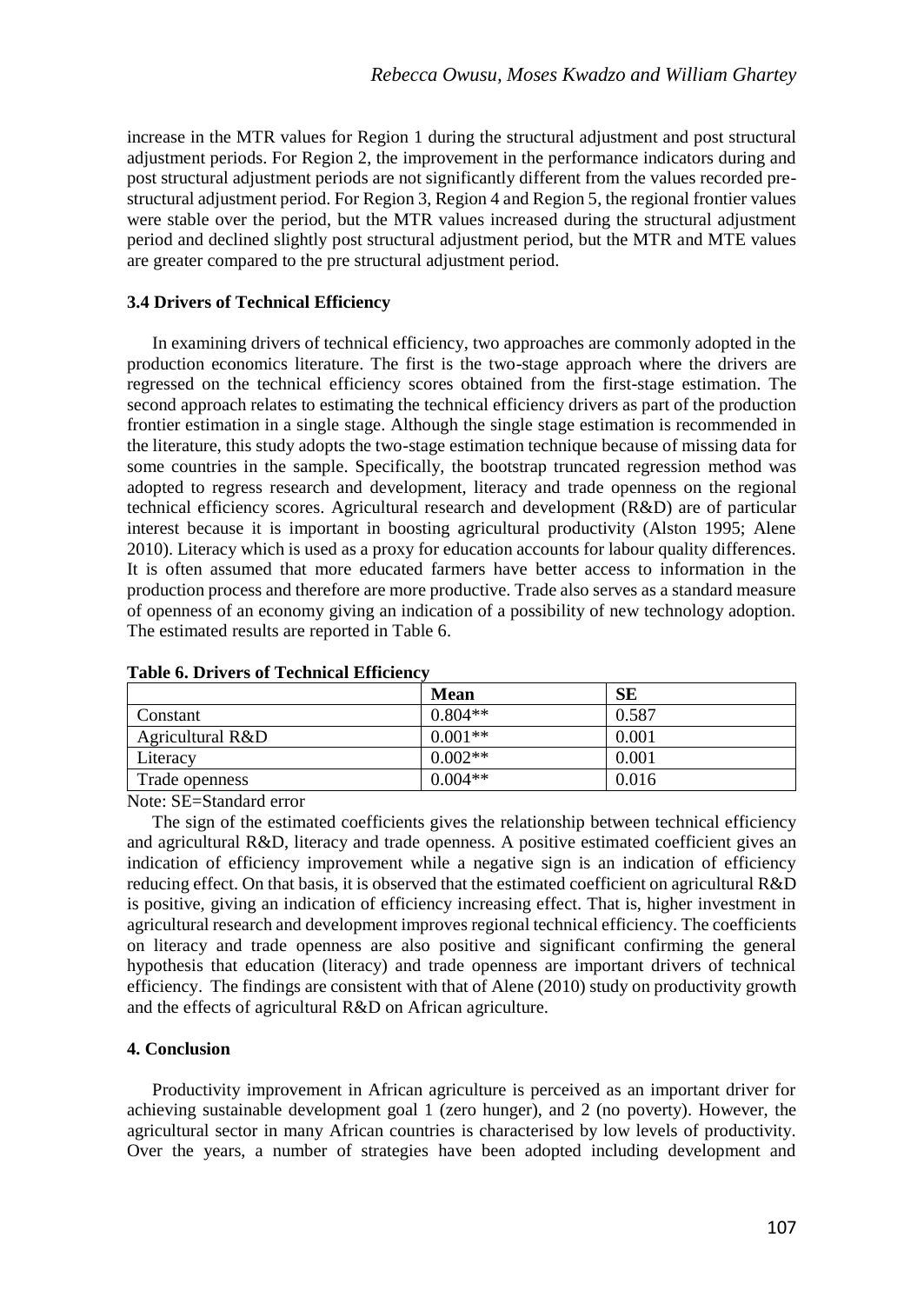introduction of new technologies to boost productivity in African agriculture. Besides the introduction of new technologies to improve productivity, managerial capabilities of farmers could also serve as a measure of increasing productivity. The challenge for many policy makers has been about whether to pursue technology introduction or improvement in managerial capacities. In instances where farmers are efficient, then the policy should be directed towards introducing new technologies. However, if farmers are inefficient, then their managerial capacities have to be improved. The purpose of this paper therefore was to identify the sources of inefficiency in African agriculture by decomposing efficiency into technical efficiency and technology gap using a stochastic metafrontier model.

Altogether, 19 African countries were selected and classified into five regions based on standard geographical classification: Western region, Eastern region, Southern region, Northern region and Central region. Using a panel dataset for the period 1971-2004, the results show that many countries are producing close to the regional frontier and therefore are technically efficient. However, many of the countries are producing far below the regional meta-technology, particularly, Zambia in Eastern Africa. Generally, considering the entire industry frontier, we observed some levels of inefficiency (about 29%) in African agriculture. Since the overall efficiency was computed using the regional frontier values and the metatechnology, the level of inefficiency is arising from the technology gaps and not technical efficiency. The results show that African countries are lagging behind technology wise. It is therefore important to close the technology gap by developing and introducing useful technologies that are country specific across the continent.

Considering the drivers of efficiency, the results revealed that agricultural research and development, education and trade openness among nations have efficiency increasing effects. Therefore, it is important to invest in agricultural research and development as well as improving trade openness among African countries to ensure generation of improved technologies and technology transfer among countries. Such a measure would decrease the technology gaps and improve overall efficiency in African agriculture.

# **Acknowledgements**

We acknowledge that this article is predominantly based on a paper presented at the  $6<sup>th</sup>$  African conference of Agricultural Economists held at Abuja, Nigeria from September 23-26, 2019.

# **References**

- Aigner, D. J. & Chu, S.-F. 1968. On estimating the industry production function. *The American Economic Review***,** 826-839.
- Aigner, D., Lovell, C. K. & Schmidt, P. (1977b). Formulation and estimation of stochastic frontier production function models. *Journal of Econometrics,* 6**,** 21-37.
- Alem, H., Lien, G., Hardaker, J. B., & Guttormsen, A. (2019). Regional differences in technical efficiency and technological gap of Norwegian dairy farms: a stochastic metafrontier model. *Applied Economics*: 1-13.
- Alene, Arega D. (2010). Productivity growth and the effects of R&D in African agriculture. *Agricultural Economics* 41, no. 3‐4: 223-238.
- Battese, G. E. & Rao, D. P. 2002. Technology gap, efficiency, and a stochastic metafrontier function. *International Journal of Business and Economics,* 1**,** 87-93.
- Battese, G. E., Rao, D. P. & O'Donnell, C. J. (2004). A metafrontier production function for estimation of technical efficiencies and technology gaps for firms operating under different technologies. *Journal of Productivity Analysis,* 21**,** 91-103.
- Coelli, Timothy J., Rao, D.S.P., O'Donnell, C.J., & Battese, G.E. (2005). *An introduction to efficiency and productivity analysis*. Springer Science & Business Media.
- Diewert, E., & Denis L.(1999). *Measuring New Zealand's Productivity*. No. 99/05. New